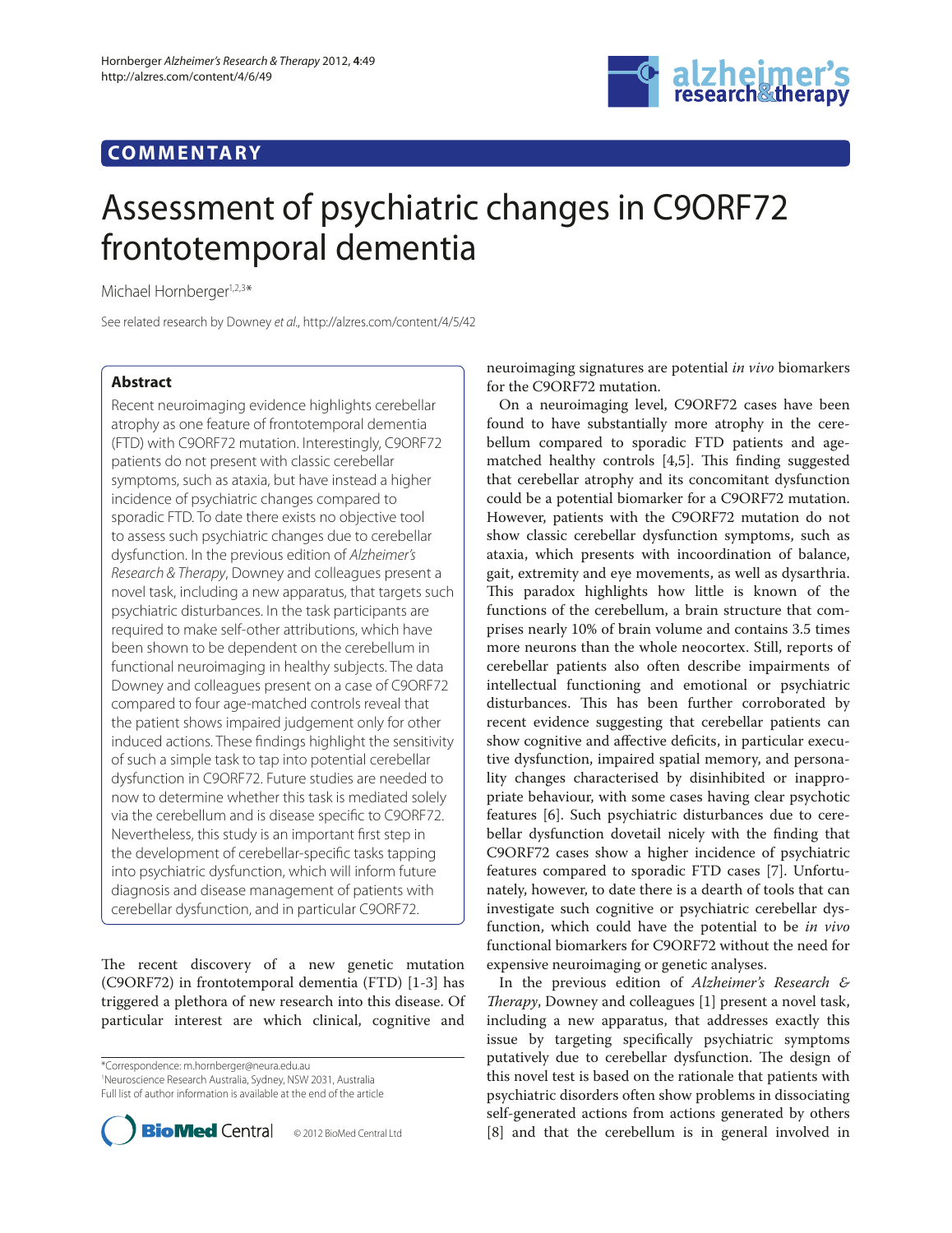self-other action attributions [9]. To assess such an effect of self-other attributions, Downey and colleagues created a novel experimental apparatus. In brief, the apparatus, which can be seen in Figure 2 of the publication  $[1]$ , consists of a metal rod, which can be rotated freely via a handle on one side. Attached to the metal rod is a paintbrush that can be adjusted so that it can brush against the participants hand when the rod is rotated. Importantly, the rod can also be moved horizontally so that only in some trials the brush would touch the hand (self condition) when the participant used his other hand to move the handle, while in other trials it would not touch the hand (other condition). In the other condition, the experimenter instead brushed the participants hand with an identical paintbrush. During the whole experiment the participants where blindfolded and had to decide in a self-paced manner whether the sensory stimulus was delivered by their own actions or via the experimenter. The results of Downey and colleagues show a clear dissociation of self-other attribution, with the C9ORF72 patient being only impaired for the other condition compared to four age-matched controls.

The findings of Downey and colleagues are an important first step to assessing psychiatric dysfunction in a more objective way, which has clear clinical relevance. In particular, assessment of neuropsychiatric features still remains largely subjective and is dependent on many factors, including carer perceptiveness as well as the presentation of the patient at the clinic. Thus, an objective test that can corroborate carer and clinical assessments of psychiatric changes would be a very valuable tool, especially in C9ORF72 cases. Critically, follow-up studies employing this task need to confirm now whether this novel measure is indeed tapping into cerebellar dysfunction and has therefore a certain regional specificity. In particular, the differentiation from prefrontal changes will be important, as the cerebellum and prefrontal cortex share strong cerebro-cerebellar white matter connections and self-other judgment deficits in the form of lack of disease insight, a highly prevalent symptom in FTD, have been shown to be largely prefrontal cortex dependent [10,11]. Similarly, it would be important to contrast C9ORF72 cases against sporadic FTD cases to determine the sensitivity and specificity of the novel task effect across FTD patient groups, which would inform the clinical diagnosis criteria for C9ORF72. Finally, covarying the degree of psychiatric disturbances against the level of cerebellar degeneration would provide further compelling evidence that these symptoms are indeed critically dependent on cerebellar dysfunction.

### **Conclusion**

Taken together, the novel tool introduced by Downey and colleagues as well as their findings in a case with a

C9ORF72 mutation are very promising and provide an important stepping stone towards objective assessment of neuropsychiatric and cognitive changes due to cerebellar dysfunction in neurodegeneration. In turn, the development of such novel tools will potentially not only improve the diagnosis of patients with cerebellar dysfunction, such as C9ORF72 cases, but will also allow improved disease management to address the psychiatric changes. Finally, this will hopefully pave the way to elucidate the contributions of the cerebellum towards behaviour and cognition more generally, which clearly has been neglected for far too long.

#### **Abbreviations**

FTD, frontotemporal dementia.

#### **Competing interests**

The author declares that he has no competing interests.

#### **Acknowledgments**

MH is supported by an Australian Research Council Research Fellowship (DP110104202).

#### **Author details**

<sup>1</sup>Neuroscience Research Australia, Sydney, NSW 2031, Australia. <sup>2</sup>Faculty of Medicine, University of New South Wales, Sydney, NSW 2031, Australia. <sup>3</sup>ARC Centre of Excellence for Cognition and its Disorders, Sydney, NSW 2031, Australia.

#### Published: 24 December 2012

#### **References**

- 1. Downey LE, Mahoney CJ, Rossor MN, Crutch SJ, Warren JD: Impaired selfother differentiation in frontotemporal dementia due to the C9ORF72 expansion. Alzheimers Res Ther 2012, 4:42.
- 2. DeJesus-Hernandez M, Mackenzie IR, Boeve BF, Boxer AL, Baker M, Rutherford NJ, Nicholson AM, Finch NA, Flynn H, Adamson J, Kouri N, Wojtas A, Sengdy P, Hsiung GY, Karydas A, Seeley WW, Josephs KA, Coppola G, Geschwind DH, Wszolek ZK, Feldman H, Knopman DS, Petersen RC, Miller BL, Dickson DW, Boylan KB, Graff-Radford NR, Rademakers R: Expanded GGGGCC hexanucleotide repeat in noncoding region of C9ORF72 causes chromosome 9p-linked FTD and ALS. Neuron 2011, 72:245-256.
- Renton AE, Majounie E, Waite A, Simón-Sánchez J, Rollinson S, Gibbs JR, Schymick JC, Laaksovirta H, van Swieten JC, Myllykangas L, Kalimo H, Paetau A, Abramzon Y, Remes AM, Kaganovich A, Scholz SW, Duckworth J, Ding J, Harmer DW, Hernandez DG, Johnson JO, Mok K, Ryten M, Trabzuni D, Guerreiro RJ, Orrell RW, Neal J, Murray A, Pearson J, Jansen IE, et al.: A hexanucleotide repeat expansion in C9ORF72 is the cause of chromosome 9p21-linked ALS-FTD. Neuron 2011, 72:257-268.
- 4. Whitwell JL, Weigand SD, Boeve BF, Senjem ML, Gunter JL, DeJesus-Hernandez M, Rutherford NJ, Baker M, Knopman DS, Wszolek ZK, Parisi JE, Dickson DW, Petersen RC, Rademakers R, Jack CR Jr, Josephs KA: Neuroimaging signatures of frontotemporal dementia genetics: C9ORF72, tau, progranulin and sporadics. Brain 2012, 135:794-806.
- 5. Mahoney CJ, Beck J, Rohrer JD, Lashley T, Mok K, Shakespeare T, Yeatman T, Warrington EK, Schott JM, Fox NC, Rossor MN, Hardy J, Collinge J, Revesz T, Mead S, Warren JD: Frontotemporal dementia with the C9ORF72 hexanucleotide repeat expansion: clinical, neuroanatomical and neuropathological features. Brain 2012, 135:736-750.
- 6. Schmahmann JD, Caplan D: Cognition, emotion and the cerebellum. Brain 2006, 129:290-292.
- 7. Snowden JS, Rollinson S, Thompson JC, Harris JM, Stopford CL, Richardson AM, Jones M, Gerhard A, Davidson YS, Robinson A, Gibbons L, Hu Q, DuPlessis D, Neary D, Mann DM, Pickering-Brown SM: Distinct clinical and pathological characteristics of frontotemporal dementia associated with C9ORF72 mutations. Brain 2012, 135:693-708.
- 8. Franck N, Farrer C, Georgieff N, Marie-Cardine M, Daléry J, d'Amato T, Jeannerod M: Defective recognition of one's own actions in patients with